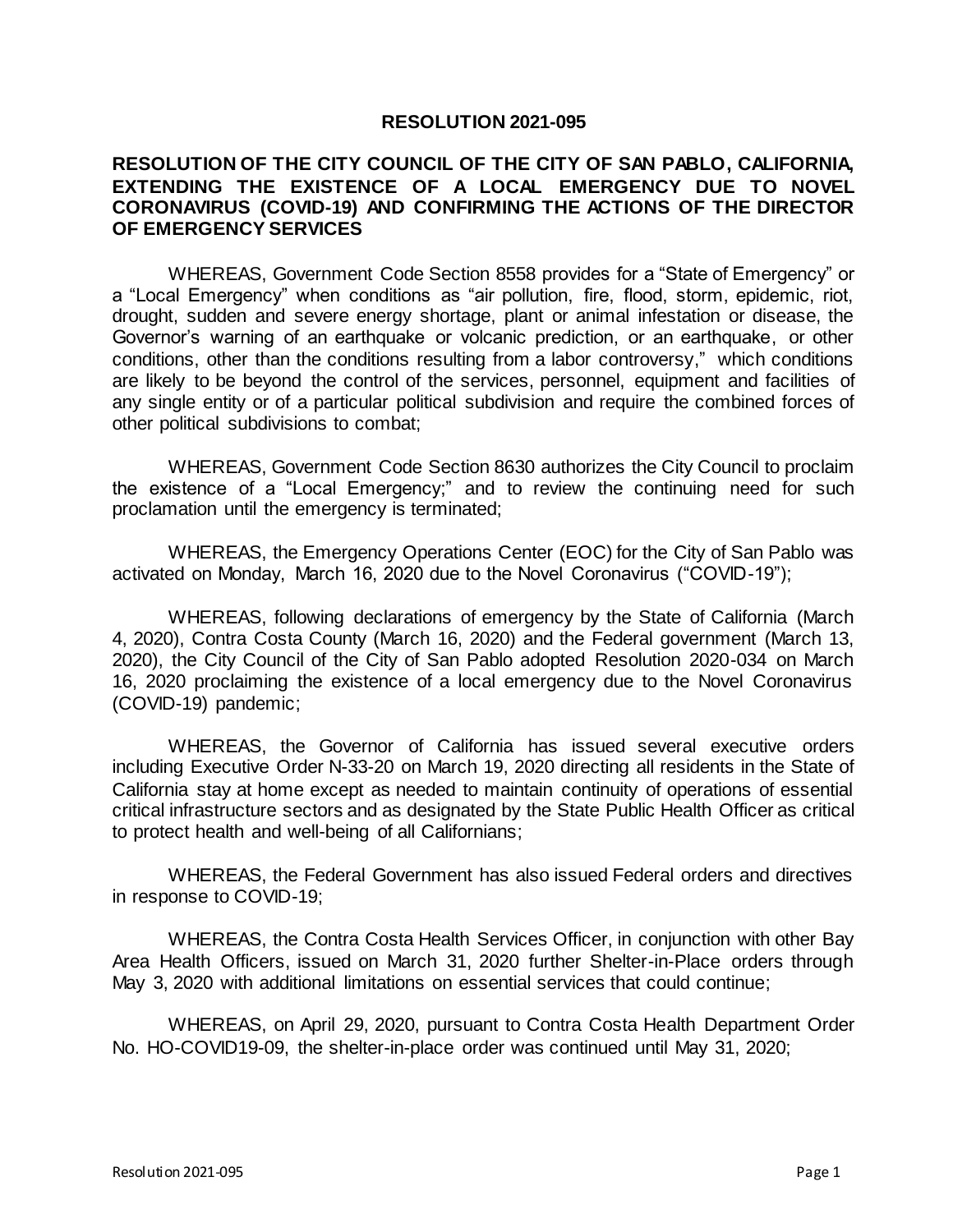WHEREAS, these governmental actions were taken to "flatten the curve" of the infection rate to avoid overwhelming limited medical resources, especially given the particular challenge with of a high infection rate for asymptomatic individuals; thus, creating "superspreader" events when people are in close proximity;

WHEREAS, on May 18, 2020, pursuant to Contra Costa Health Department Order No. HO-COVID19-14, the shelter-in-place order was continued although allowing some businesses to reopen under certain conditions;

WHEREAS, the Bay Area shelter-in-place order was then extended through May 31, 2020 with the current Contra Costa County Health Department Order dated June 5, 2020 extending the shelter-in-place orders, but with increasing allowance for certain businesses and other activities to occur following certain conditions, recognizing the goals of the Governor's announcement on May 4, 2020 of a "Roadmap for Recovery";

WHEREAS, on July 5, 2020, Contra Costa Health Services Officer issued Order HO-COVID19-22 generally requiring members of the public and workers to wear face coverings when less than 6 feet away from any person who is not a member of the individual's household and when inside or on the grounds of any business;

WHEREAS, on July 11, 2020, the Contra Costa Health Services Officer issued HO-COVID19-24 increasing restrictions on high risk activities and businesses due to increasing community transmissions of COVID-19, hospitalizations, illness and positivity rate;

WHEREAS, on July 13, 2020, the California Department of Public Health provided guidance on closure of various sectors because COVID-19 transmission rates continue to rise throughout the State;

WHEREAS, on August 5, 2020, the Contra Costa Health Services issued an updated Mass Isolation Order and on August 26, 2020 issued a revised social distancing order to allow certain business sectors to begin outdoor operations in light of steadying hospitalization and COVID-19 positivity rates in Contra Costa County; and

WHEREAS, on August 28, 2020, the State issued a new Public Health Order dated August 28, 2020 effective August 31, 2020, which created a new tier system of Counties with guidance for business re-openings known as "California's Plan for Reducing COVID-19 and Adjusting Permitted Sector Activities to Keep Californians Healthy and Safe;"

WHEREAS, on September 4, 2020, the County Public Health Department recognized some stabilization in the rate of COVID-19 cases and hospitalization and issued Health Order HO-COVID19-27 to reiterate social distancing, limitations on gatherings and mask requirements, but also to ease restrictions on some gatherings of children, to allow mining and logging operations and to clarify vehicle gatherings;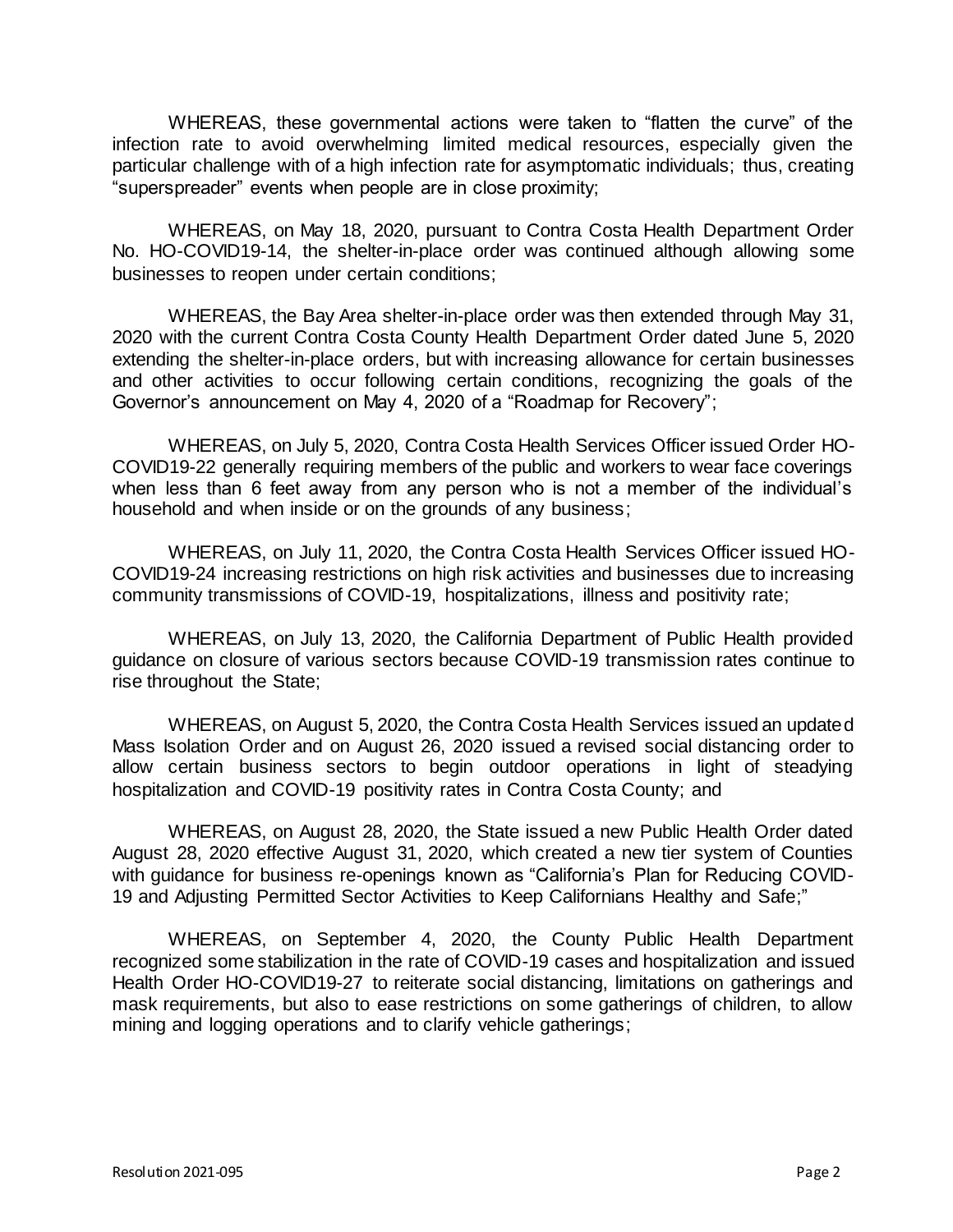WHEREAS, on September 14, 2020, the County Public Health Department issued Health Order HO-COVID19-28 to align with state guidelines for personal care services, cardrooms, racetracks and professional sports without live audiences;

WHEREAS, on September 16, 2020, the County Public Health Department issued Health Order HO-COVID19-29 to align with CDC guidelines on quarantining if exposed to someone with COVID-19, including exceptions for health care workers, first responders, and critical infrastructure workers to continue working if certain conditions are met, with such guidance superseded on October 8, 2020, when the County Public Health Department issued Health Order HO-COVID19-32 to update its Mass Quarantine Order to comply with the State of California Public Health Officer's guidance on who is considered a close contact or not;

WHEREAS, on September 29, 2020, the Contra Costa Health Department announced that Contra Costa County had moved into the less restrictive red tier ("substantial" spread of COVID-19) of the State's [four-tiered, color-coded reopening](https://covid19.ca.gov/safer-economy/)  [system;](https://covid19.ca.gov/safer-economy/)

WHEREAS, on October 6, 2020, the State's [Blueprint for a Safer Economy](https://www.cdph.ca.gov/Programs/CID/DCDC/Pages/COVID-19/COVID19CountyMonitoringOverview.aspx) included a "health equity metric" that will also be used to determine a county's tier to ensure California reopens its economy safely by reducing disease transmission in all communities, particularly given higher COVID rates among communities of color;

WHEREAS, as of October 27, 2020, Contra Costa County moved into the orange tier with moderate infections at 4.1 cases per day per 100,000 and 1.9% positive tests; however, the positivity rate in those in the lowest health equity quartile is 3.9%;

WHEREAS, on November 16, 2020, in light of increasing COVID infection and hospitalization rates throughout the United States, including California, twenty-eight counties were moved back into the purple/widespread infection tier 1, including Contra Costa County;

WHEREAS, on December 3, 2020, the California Department of Public Health issued a Regional Stay at Home Order based on the increasing rate of COVID-19 cases, hospitalizations and positivity rates across California;

WHEREAS, the Bay Area Region, including Contra Costa County, implemented the State's Stay at Home Order from December 6, 2020 until January 25, 2021, with the County reverting to the purple-tier of widespread infection;

WHEREAS, on March 15, 2020, the County moved into the red-tier allowing more openings of businesses and schools;

WHEREAS, on April 7, 2021, the County moved into the orange tier (moderate risk of infection) given decreasing cases and hospitalizations and increasing vaccination rates,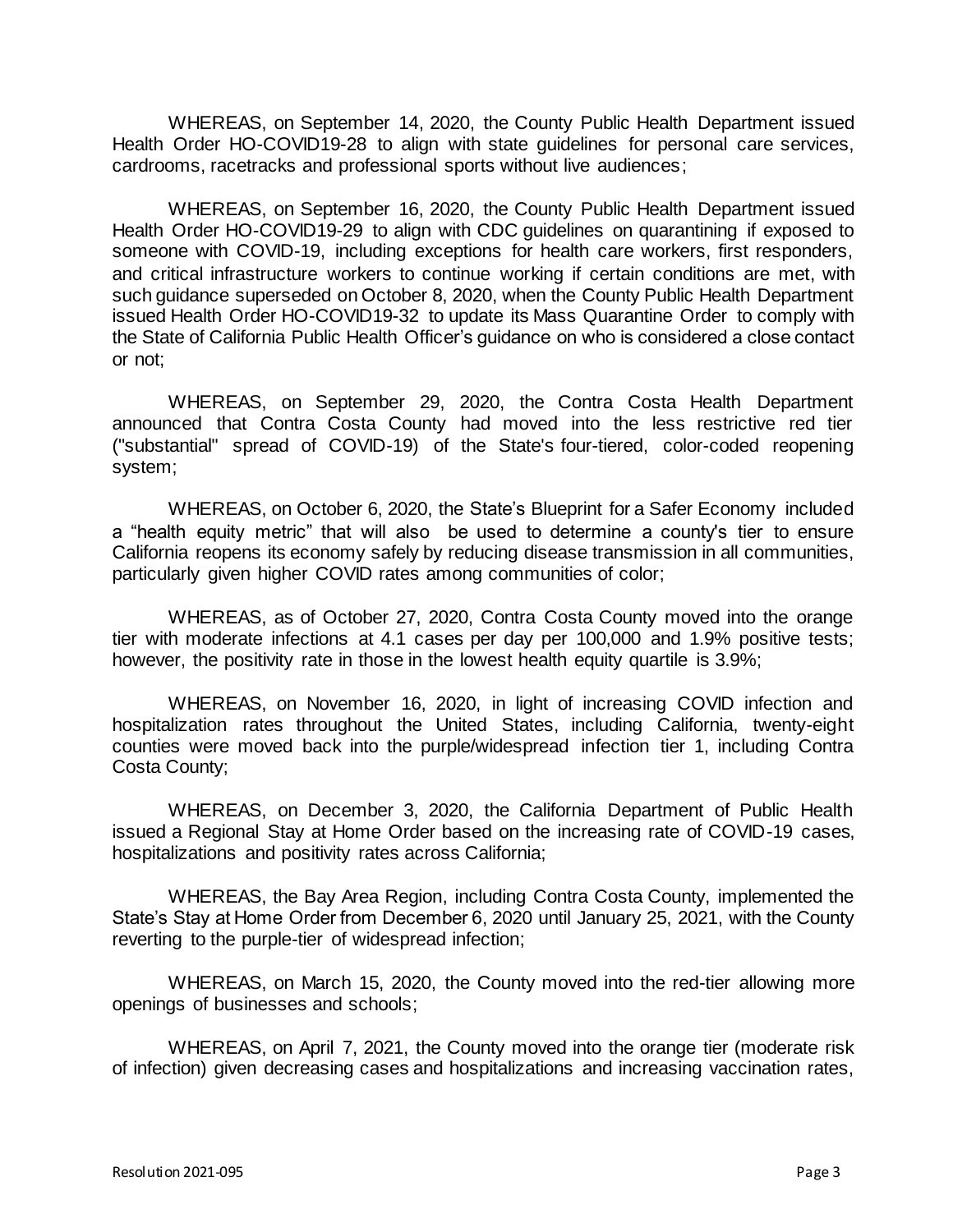allowing additional business and community sectors to open and subsequently aligned with the State's guidelines on the wearing of masks;

WHEREAS, Contra Costa County notified the City on May 5, 2021 that the testing facility at Davis Park would now be run by a State contractor, Logistics Health Incorporated/Optum, and that the County would cover Logistics Health under its insurance and the parties extended the MOU for this use to September 30, 2021 pursuant to a Second Amendment to the Agreement with the County;

WHEREAS, on May 5, 2021, Contra Costa County aligned with the State on relaxing mask requirements, but continued to support some masking requirements through June 15, 2021;

WHEREAS, on June 11, 2021, the State Public Health Officer issued a new Order indicating that on June 15, 2021, the State will move "Beyond the Blueprint for a Safer Economy" and eliminate the color-coded tier system for counties, along with further mask guidance with CalOSHA developing new workplace COVID-19 regulations;

WHEREAS turning to City actions, on April 6, 2020, pursuant to Resolution 2020- 042, the City Council extended the declaration of a local emergency and confirmed the actions taken by the Director of Emergency Services including but not limited to:

- 1. Emergency Services Order No. 1 issued March 23, 2020, which addressed operational issues during the emergency including a Modified City Operations Plan dated March 19, 2020; and
- 2. Revised Modified City Operations Plan dated April 1, 2020, declaring certain City projects as "Essential Governmental Functions/Public Works Projects" and further limiting activities;

WHEREAS, on April 20, 2020, pursuant to Resolution 2020-051, the City Council extended the declaration of a local emergency and confirmed the actions taken by the Director of Emergency Services including but not limited to:

- 1. Revised Modified City Operations Plan dated April 8, 2020 further limiting access to City Administrative Offices and essential services occurring at City facilities; and continuing to cancel all City-sponsored community events and gatherings per the Governor's State-wide Executive Orders No. N-25-20 (03/12/20) and No. N-33-20 (03/19/20) and Contra Costa County Health Department Order No. #HO-COVID-19-03 (03/31/2020);
- 2. City of San Pablo Administrative Policy Coronavirus (COVID-19): Families First Coronavirus Response Act (FFCRA) and Emergency Family and Medical Leave Expansion Act (EFMLE) dated April 1, 2020;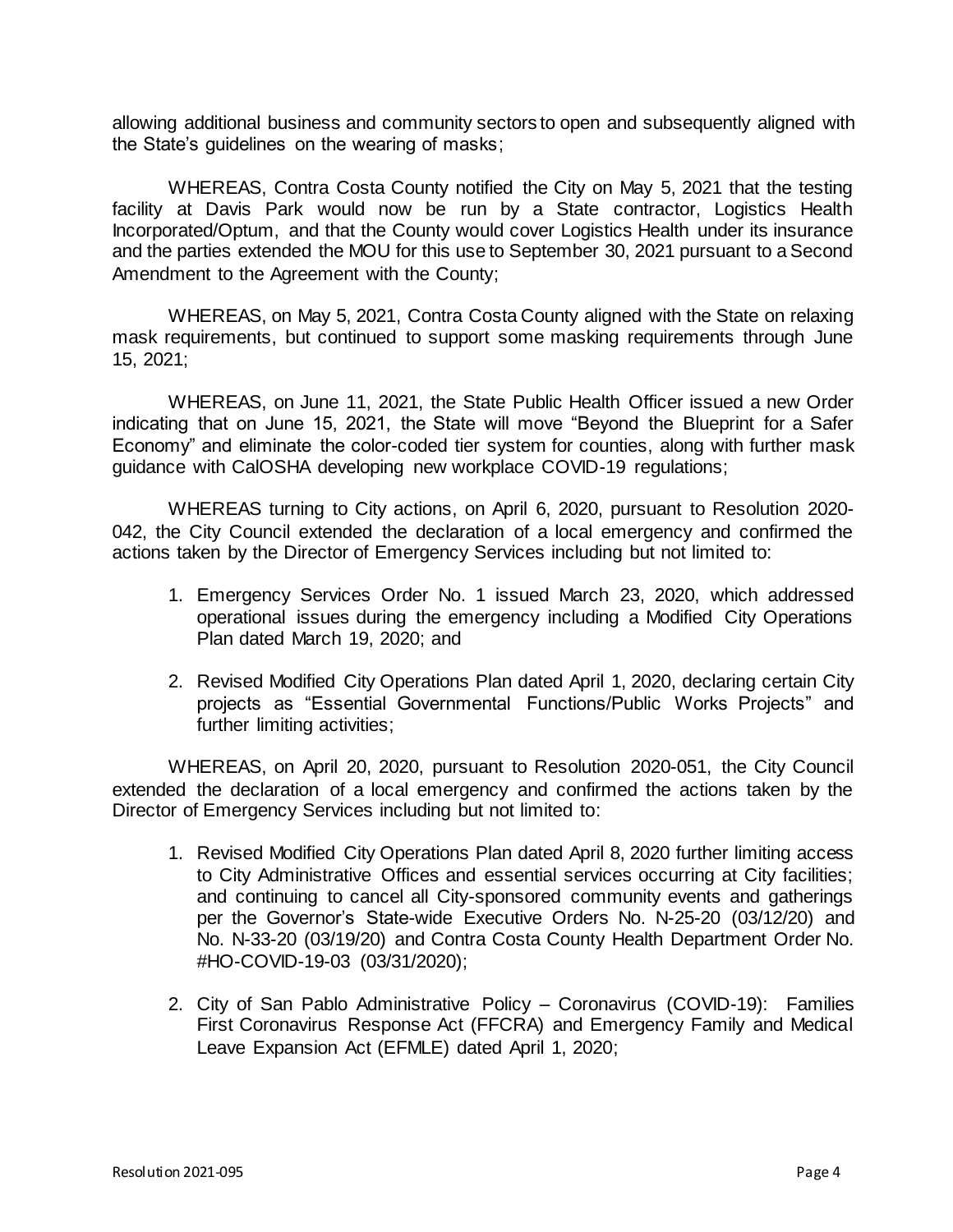3. City of San Pablo Administrative Policy – Limited Duration Telework Policy dated April 1, 2020;

WHEREAS, on May 4, 2020, pursuant to Resolution 2020-055, the City Council extended the declaration of a local emergency and confirmed the actions taken by the Director of Emergency Services including but not limited to:

- 1. Revised Modified City Operations Plan dated April 20, 2020 regarding face coverings in response to Contra Costa County Health Department Order No. #HO-COVID-19-08 (04/17/2020);
- 2. Revised Modified City Operations Plan dated April 30, 2020 in response to Contra Costa County Health Department Order No. #HO-COVID-19-09 (04/29/2020) extending the shelter-in-place order to May 31, 2020 but allowing some businesses and activities to resume; and
- 3. City Essential Business/Project Updates dated May 4, 2020;

WHEREAS, on May 18, 2020, pursuant to Resolution 2020-060, the City Council extended the declaration of a local emergency and confirmed the actions taken by the Director of Emergency Services including but not limited to:

1. Memorandum dated May 7, 2020 to implement COVID-19 Informational Hotline for San Pablo residents;

WHEREAS, on June 1, 2020, pursuant to Resolution 2020-068, the City Council extended the declaration of a local emergency and confirmed the actions taken by the Director of Emergency Services including but not limited to:

1. Letter dated May 22, 2020 to the Contra Costa County Health Services Department re: Casino San Pablo Notification to Re-Open and discussion with Contra Costa County Health Officials;

WHEREAS, on June 15, 2020, pursuant to Resolution 2020-077, the City Council extended the declaration of a local emergency and confirmed the actions taken by the Director of Emergency Services including but not limited to:

- 1. Memos from the City Manager and Assistant City Manager: "Expectations of Employees Returning to Work" dated June 3, 2020; "Protocols for Social Distancing -- COVID-19 Response Plan" dated June 3, 2020; "COVID-19 Health Screenings" dated June 3, 2020; and
- 2. Revised Modified City Operations Plan dated June 4, 2020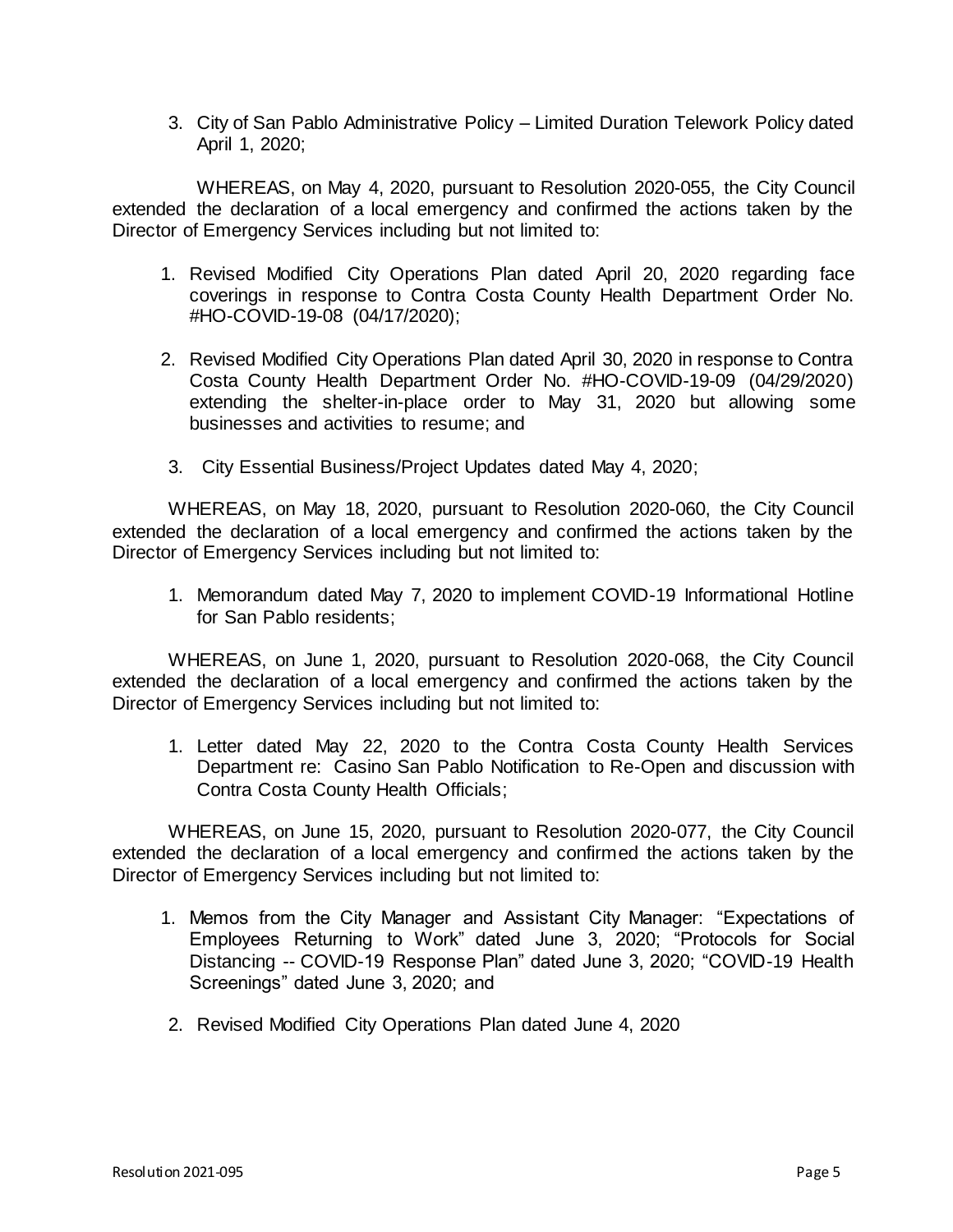WHEREAS, on July 6, 2020, pursuant to Resolution 2020-086, the City Council extended the declaration of a local emergency and confirmed the actions taken by the Director of Emergency Services; and

WHEREAS, on July 20, 2020, pursuant to Resolution 2020-094, the City Council extended the declaration of a local emergency and confirmed the actions taken by the Director of Emergency Services including but not limited to:

1. COVID-19 Health Screening and Protocols for candidates and those involved with ballot measures who need to come to City Hall.

WHEREAS, the City has also established a City hotline for assistance with COVID-19 resources and questions; and

WHEREAS, on August 3, 2020, pursuant to Resolution 2020-105, the City Council extended the declaration of a local emergency and confirmed the actions taken by the Director of Emergency Services including but not limited to:

1. City Council Meeting Protocols at City Hall during COVID-19 Emergency;

WHEREAS, On September 8, 2020, pursuant to Resolution 2020-115, the City Council extended the declaration of a local emergency and confirmed the actions taken by the Director of Emergency Services including but not limited to:

1. "COVID-19 Hot Zone and Employee Reporting in the Workplace" dated August 6, 2020

WHEREAS, on September 8, 2020 per Resolution 2020-112, the City Council confirmed an agreement with Contra Costa County to provide financial support for the COVID-19 Youth/Young Adult Ambassadors to be trained about COVID-19 and then to prepare and post messages about COVID-19 on social media;

WHEREAS, on September 8, 2020 per Resolution 2020-116, the City Council amended the City Council Priority Workplan to explore the feasibility of a financial assistance grant or loan program for local San Pablo businesses affected by the COVID-19 pandemic in collaboration with the San Pablo EDC (San Pablo Economic Development Corporation);

WHEREAS, on September 21 2020, pursuant to Resolution 2020-123, the City Council extended the declaration of a local emergency and confirmed the actions taken by the Director of Emergency Services; and

WHEREAS, on September 21, 2020, the City Council also adopted Ordinance 2020- 010 repealing Ordinance 2020-006, which suspended automatic approval deadlines during the COVID-19 emergency. The City Council also approved Resolution 2020-124 extending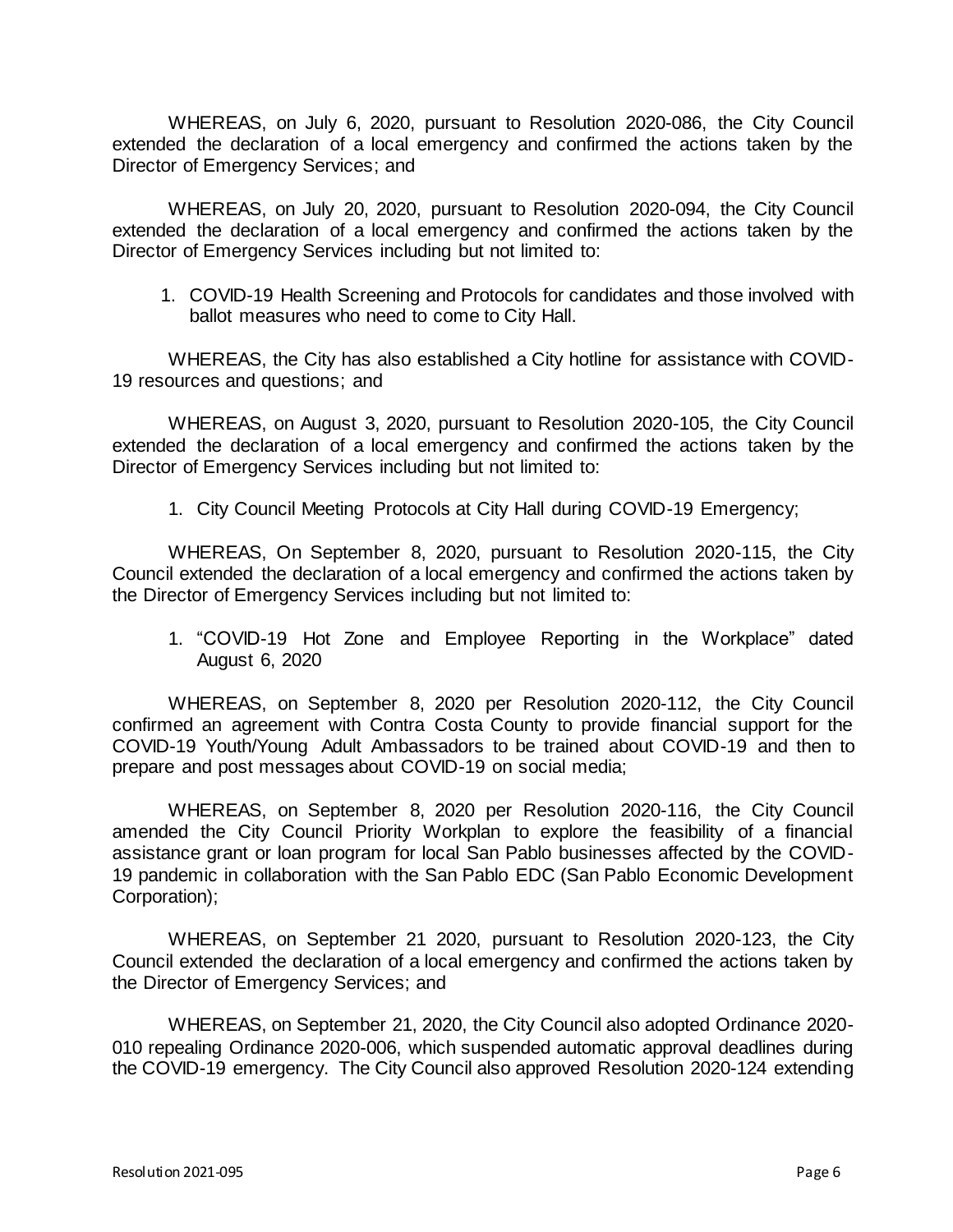the Housing Assistance Grant Program and Resolution 2020-125 creating an Ad Hoc City Council Committee to address COVID-19 issues;

WHEREAS, on October 5, 2020, pursuant to Resolution 2020-127, the City Council extended the declaration of a local emergency and confirmed the actions taken by the Director of Emergency Services; and

WHEREAS, on October 21, 2020, pursuant to Resolution 2020-131, the City Council extended the declaration of a local emergency and confirmed the actions taken by the Director of Emergency Services; and

WHEREAS, on November 2, 2020, pursuant to Resolution 2020-136, the City Council extended the declaration of a local emergency and confirmed the actions taken by the Director of Emergency Service since the last meeting, including but not limited to:

1. Coronavirus COVID-19 Update and Revised City Modified Operations Plan (Version #9 dated October 28, 2020)

WHEREAS, on November 2, 2020, pursuant to Resolution 2020-135, the City Council also authorized a one-time event sponsorship of \$3,000 for the Free COVID-19 Testing Event available to the public scheduled for Saturday, November 7, 2020; and

WHEREAS, on November 16, 2020, pursuant to Resolution 2020-139, the City Council extended the declaration of a local emergency and confirmed the actions taken by the Director of Emergency Service since the last meeting; and

WHEREAS, on November 16, 2020, pursuant to Resolution 2020-143, the City Council also approved a memorandum of agreement with Contra Costa Health Services to create of COVID-19 testing site at the Davis Park Multi-purpose room; and

WHEREAS, on December 7, 2020, pursuant to Resolution 2020-154, the City Council extended the declaration of a local emergency and confirmed the actions taken by the Director of Emergency Services since the last meeting; and

WHEREAS, on December 21, 2020, pursuant to Resolution 2020-159, the City Council extended the declaration of a local emergency and confirmed the actions taken by the Director of Emergency Services since the last meeting; and

WHEREAS, on January 19, 2021, pursuant to Resolution 2021-02, the City Council extended the declaration of a local emergency and confirmed the actions taken by the Director of Emergency Services since the last meeting;

WHEREAS, on February 2, 2021, pursuant to Resolution 2021-10, the City Council extended the declaration of a local emergency and confirmed the actions taken by the Director of Emergency Services since the last meeting;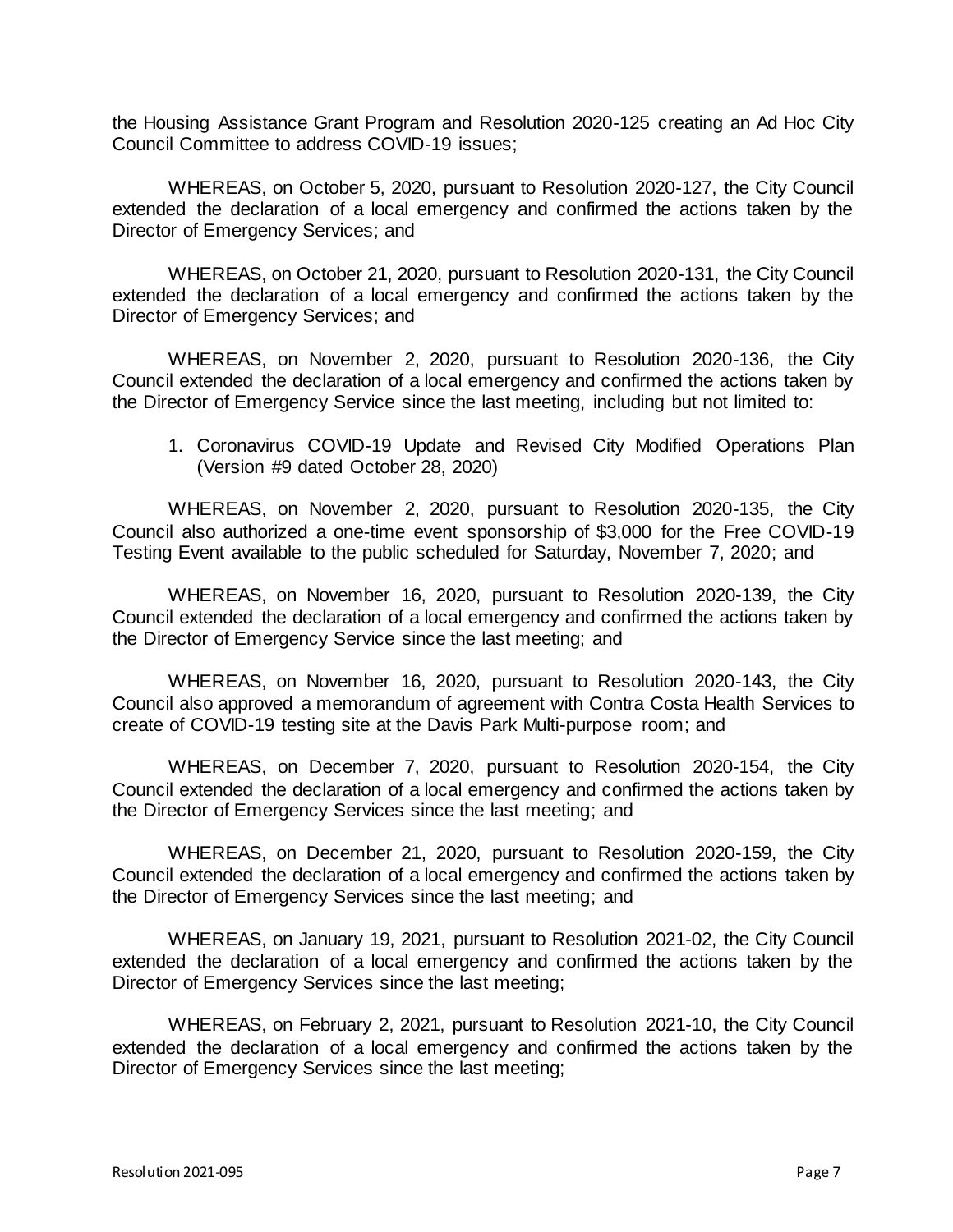WHEREAS, on February 16, 2021, pursuant to Resolution 2021-14, the City Council extended the declaration of a local emergency and confirmed the actions taken by the Director of Emergency Services since the last meeting including but not limited to:

1. City's Revised Modified Operations Plan dated February 4, 2021 to implement stricter mask wearing requirement at City facilities;

WHEREAS, on March 1, 2021, pursuant to Resolution 2021-19, the City Council extended the declaration of a local emergency and confirmed the actions taken by the Director of Emergency Services since the last meeting;

WHEREAS, on March 1, 2021, pursuant to Resolution 2021-20, the City Council also authorized a letter agreement with Contra Costa County to continue providing financial support of up to \$4,200 for San Pablo youths to continue participating in the COVID-19 Youth and Young Adult Ambassadors program;

WHEREAS, on March 15, 2021, pursuant to Resolution 2021-024, the City Council extended the declaration of a local emergency and confirmed the actions taken by the Director of Emergency Services since the last meeting, including but not limited to including but not limited to the promulgation of the Temporary Administrative Policy regarding COVID-19 Families First Coronavirus Response Act (FFCRA) – Temporary City Extended Leave;

WHEREAS, on March 15, 2021, pursuant to Resolution 2021-028, the City Council decided to cancel certain City-sponsored large-scale events for calendar year 2021 due to the COVID-19 pandemic;

WHEREAS, on April 5, 2021, pursuant to Resolution 2021-033, the City Council extended the declaration of a local emergency and confirmed the actions taken by the Director of Emergency Services since the last meeting;

WHEREAS, on April 5, 2021, pursuant to Resolution 2021-038, the City Council entered into an amended Memorandum of Agreement with the County to provide a framework for the County Public Health Department and City Manager to mutually agree to the use of additional City facilities for COVID-19 testing or vaccination sites;

WHEREAS, on April 5, 2021, pursuant to Resolution 2021-033, the City Council extended the declaration of a local emergency and confirmed the actions taken by the Director of Emergency Services since the last meeting;

WHEREAS, on April 19, 2021, pursuant to Resolution 2021-047, the City Council extended the declaration of a local emergency and confirmed the actions taken by the Director of Emergency Services since the last meeting;

WHEREAS, on May 3, 2021, pursuant to Resolution 2021-053, the City Council extended the declaration of a local emergency and confirmed the actions taken by the Director of Emergency Services since the last meeting;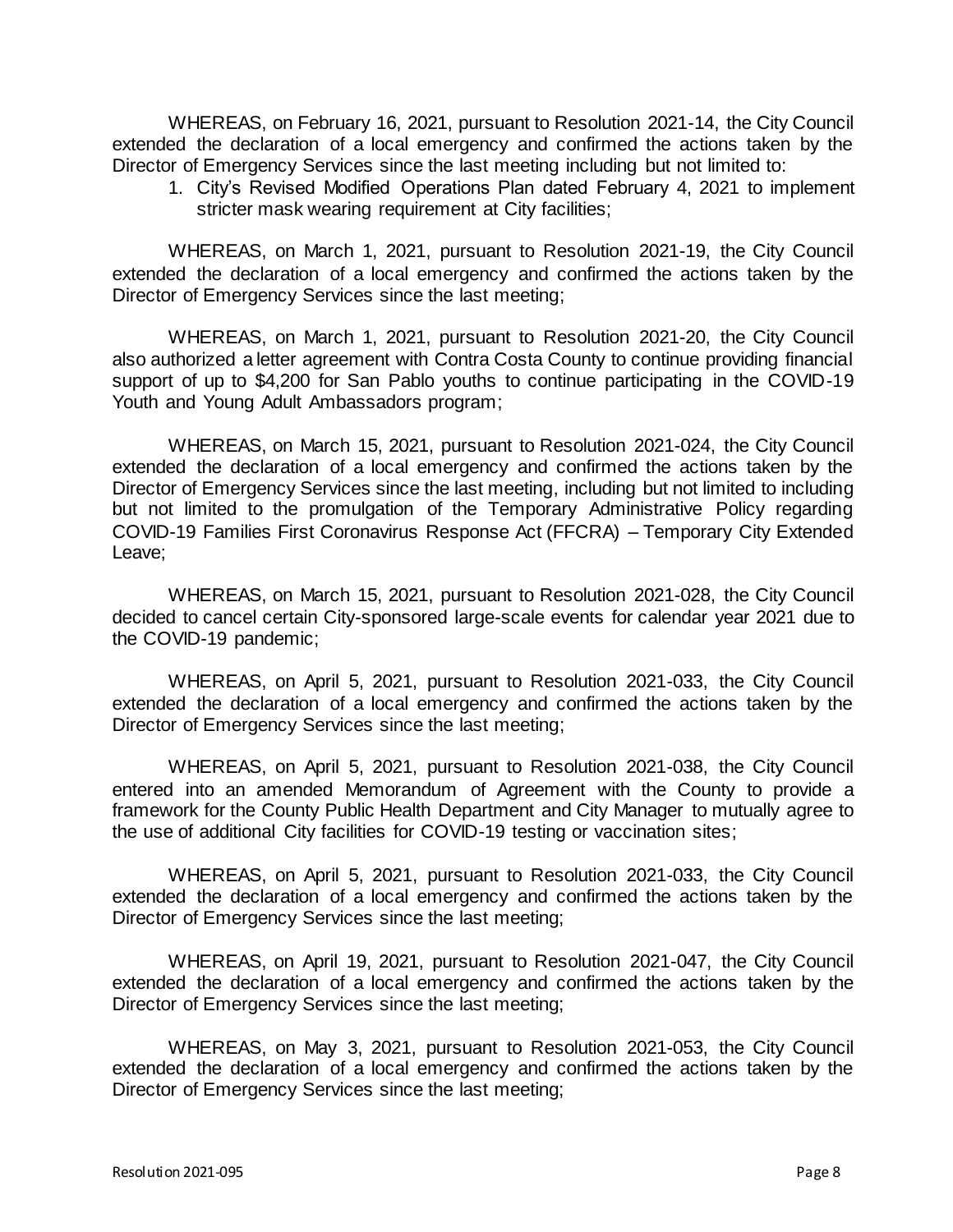WHEREAS on May 17, 2021, pursuant to Resolution 2021-057, the City Council extended the declaration of a local emergency and confirmed the actions taken by the Director of Emergency Services since the last meeting including but not limited to:

- 1. the COVID-19 Prevention Program required by CalOSHA; and
- 2. Logistic Health Incorporated as agent of the County running the Davis Park COVID-19 testing facility;

WHEREAS, on June 7, 2021, pursuant to Resolution 2021-066, the City Council extended the declaration of a local emergency and confirmed the actions taken by the Director of Emergency Services since the last meeting including but not limited to:

- 1. City Proposed Re-Opening Plan for Local Government Services v.11 issued May 13, 2021 by the City Manager/Director of Emergency Services; and
- 2. Revised COVID-19 Supplemental Sick Leave Policy dated May 17, 2021 as authorized by the federal American Rescue Plan Act and the State Senate Bill 95; and

WHEREAS, on June 21, 2021, pursuant to Resolution 2021-075, the City Council extended the declaration of a local emergency and confirmed the actions taken by the Director of Emergency Services since the last meeting;

On July 6, 2021, pursuant to Resolution 2021-093, the City Council approved the implementation of the "Welcome Back Reopening Plan" dated July 1, 2021, which opened City parks and fields as of July 1, 2021 and amended the Preliminary Re-opening phases to have Phase II of City employees working full-time in City facilities starting August 16, 2021;

WHEREAS, as set forth in the staff reports and presentations accompanying each Resolution extending the declaration of a local emergency and as reported in federal, state and county public health websites, the COVID-19 cases and deaths continue to rise with San Pablo continuing to be identified as a "hot spot" with a high per capita rate of confirmed COVID-19 cases in Contra Costa County; although, the vaccination rate is increasing; and

WHEREAS, according to the East Bay Economic Development Alliance's (East Bay EDA) Business Recovery Survey Results published on May 19, 2020, 80% of East Bay businesses are "microbusinesses" employing fewer than 10 employees, which often have limited cash reserves and are not positioned to take on more debt to survive COVID19 and shelter-in-place orders; microbusinesses are more likely to be minority- or women-owned compared to larger businesses; nearly 40% of the survey respondents were temporarily closed because they were not considered "essential" and 42.3% of West Contra Costa County businesses temporarily closed;

WHEREAS, eleven out of fifteen surveyed West Contra Costa County businesses indicated staff reductions in the 75-100% range, with layoffs and revenue losses hitting low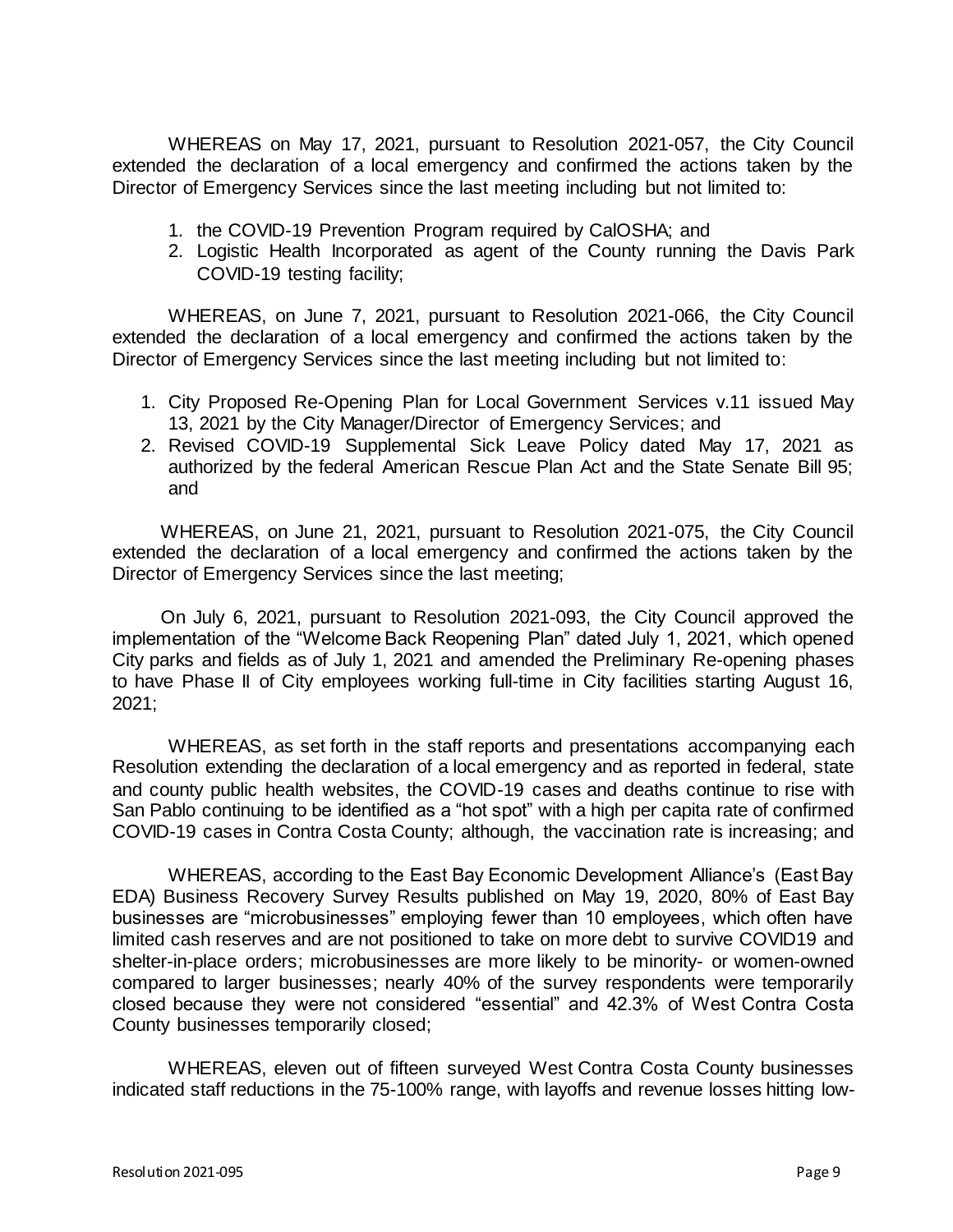wage workers the hardest with impacts in the following industries: food and beverage; retail and personal services; hospitality/leisure/entertainment;

WHEREAS, many San Pablo residents have experienced job loss or reduced hours due to COVID-19 and shelter-in-place orders;

WHEREAS, Contra Costa County overall saw an increase in unemployment from a March unemployment rate of 4.1 percent to an April unemployment rate of 14.5 percent, with nearly 3.7 million Californians filing for unemployment during the first six weeks of COVID-19 pandemic and the nation seeing the highest level of unemployment in 70 years;

WHEREAS, according to the East Bay EDA, there were 25,560 jobs lost in the East Bay during March and April, representing nearly 30% of job cuts in the nine-county Bay Area. However, the Urban Institute estimated 45,666 low-income jobs (annual earnings below \$40,000) lost just in Contra Costa County through May 8, 2020;

WHEREAS, it was reported in the LA Times on August 21, 2020 that California's unemployment rate is at 13.3% with 3 million on unemployment and 202,136 new claims in the week prior to the article. Contra Costa County's rate is 14.5% with 77,600 unemployed individuals;

WHEREAS, on December 14, 2020, the website for the State's Employment Development Department (EDD) showed that California's unemployment rate in September 2020 was 11.0% with 2,058,800 unemployed individuals, but that data was from September 12 before the current shut down. In February 2021, the unemployment rate in California was 8.5%;

WHEREAS, to address these economic impacts and the critical need that residents remain sheltered during the pandemic to decrease the transmission of COVID-19, on April 27, 2020, the City Council adopted Urgency Ordinance 2020-008 temporarily prohibiting evictions of residential and commercial real property tenants impacted by the COVID-19 pandemic and establishing a moratorium on rent increases. In addition, on May 4, 2020, pursuant to Resolution 2020-054, the City Council approved the guidelines for a grant program for residents financially impacted by COVID-19;

WHEREAS, on June 29, 2020, the City Council increased the grant for COVID Housing Assistance Program for FY 2019/20 (Resolution 2020-081) and established a COVID Housing Assistance Program for FY 2020/21 (Resolution 2020-082), which was extended on January 19, 2021, pursuant to Resolution 2021-006 and further extended to June 30, 2021 pursuant to Resolution 2021-031;

WHEREAS, on June 7, 2021, pursuant to Resolution 2021-082, the City Council increased the grant amounts for 2020/21 to \$2,000 per eligible household. In addition, the City Council, pursuant to Resolution 2021-083, extended the Housing Assistance grant program at \$2,000 per eligible household to September 30, 2021 or until grant funds run out, whichever is sooner;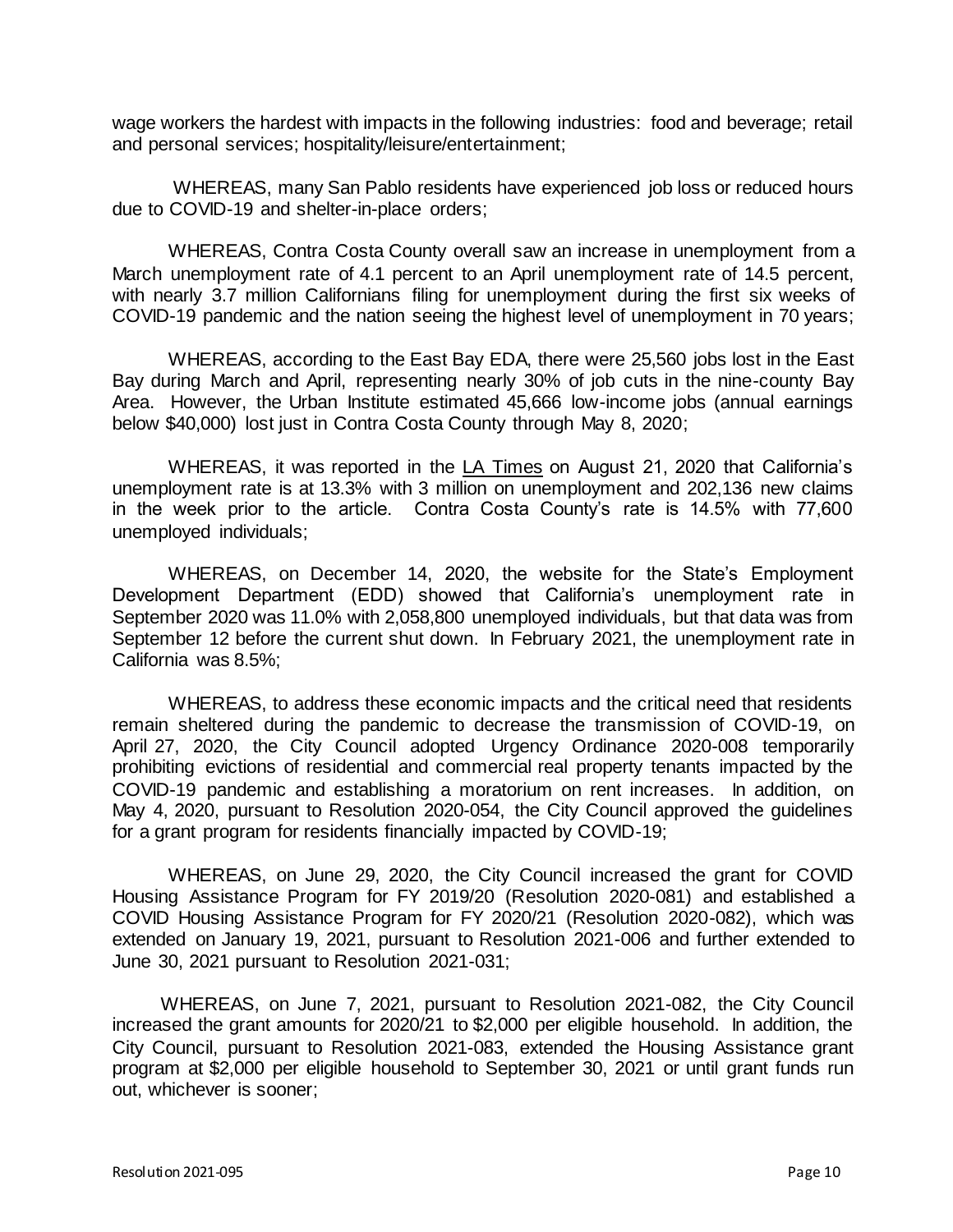WHEREAS, on October 21, 2020, pursuant to Resolution 2020-133, the City Council established and approved program guidelines for the San Pablo "Back to Business" COVID-19 Relief Fund to offer forgivable loans to small businesses with the San Pablo Economic Development Corporation administering the program with funds that were reallocated from the City's Community Grant Foundation program;

WHEREAS, the City of San Pablo lost \$2.34 million in revenue for each month that Casino San Pablo was closed and continues to lose revenue with modified Casino operations due to public health restrictions, in addition to \$1.3 million every month from other City revenue sources, forcing a hiring freeze, suspension of all non-essential spending and layoff of part-time employees;

WHEREAS, the economic recovery from COVID-19 and its impacts are estimated to be in terms of years not months;

WHEREAS, in addition, during the past year, the nation experienced civil unrest in the wake of the death of George Floyd while detained by a Minneapolis police officer on May 25, 2020, which has led to peaceful protests, but also to some rioting and looting in neighboring communities in violation of shelter-in-place and social distancing orders that could further exacerbate the spread of COVID-19 and placing additional demands on public safety resources, which are already taxed by COVID-19 issues;

WHEREAS, the City Manager/Director of Emergency Services recommends that the City Council extend the declaration of a local emergency and confirm the actions taken by the Director of Emergency Services since the last meeting including but not limited to:

- 1. Worksite-Specific COVID-19 Plan dated July 1, 2021
- 2. Second Amendment to the MOU with the County to extend COVID-19 testing at Davis Park to September 30, 2021;

WHEREAS, the City Council of the City of San Pablo hereby finds conditions of extreme peril to the health and safety of persons and property have continued within the City of San Pablo caused by COVID-19 including not only health impacts but economic impacts with many residents having jobs eliminated or hours reduced, as well as impacts to the City's own financial condition; these conditions are or are likely to be beyond the control of the services, personnel, equipment, and facilities of the City of San Pablo and require the combined forces of other political subdivisions to combat; and these conditions are of such extreme peril to warrant and necessitate the proclamation of the existence of a local emergency;

NOW, THEREFORE, BE IT RESOLVED by the City Council of the City of San Pablo that: